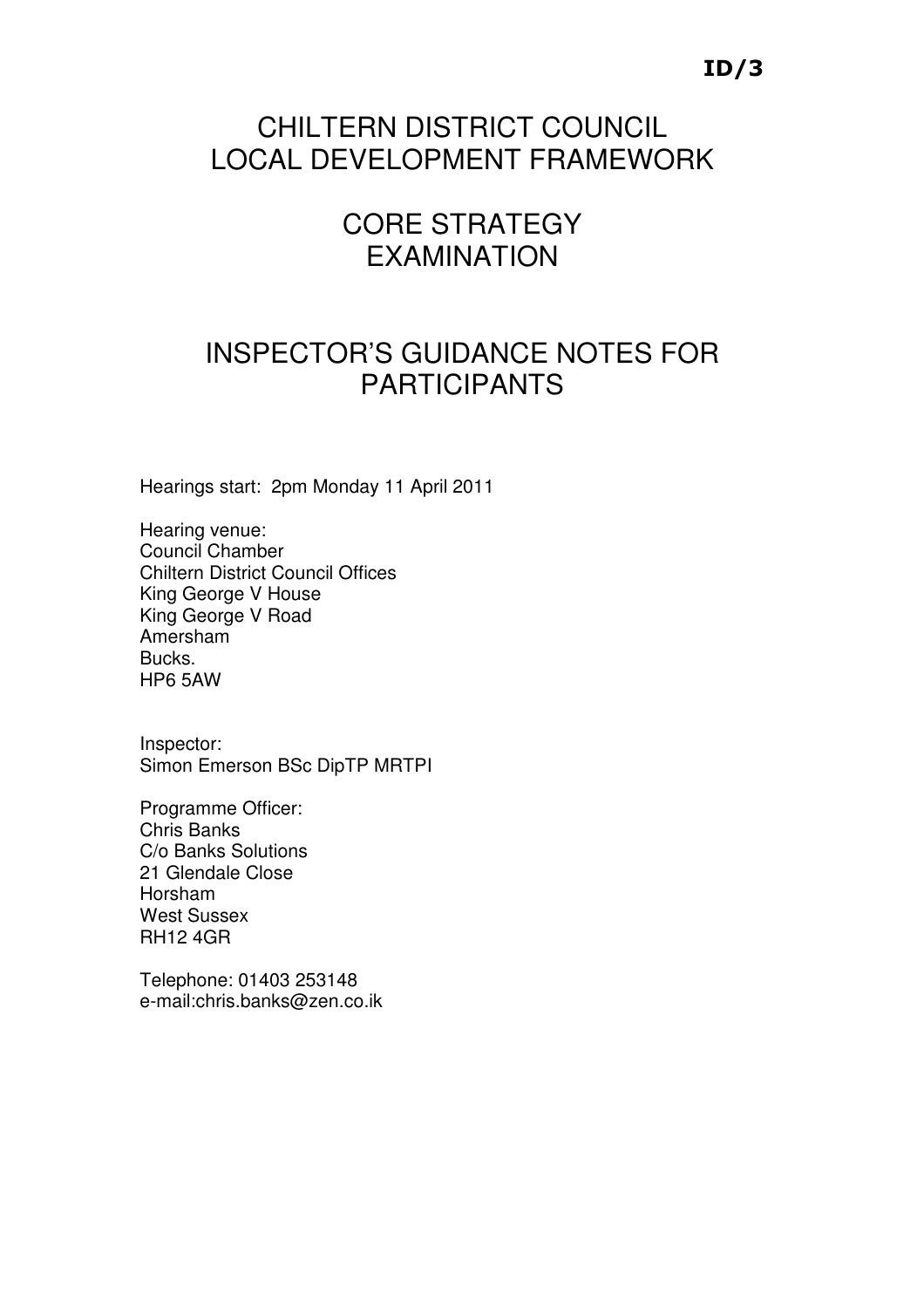## 1. Introduction

1.1 These Guidance Notes have been prepared by the Inspector to assist those individuals and organisations who wish to be involved in the Examination into the soundness of the Chiltern District Council Core Strategy. All those who wish to participate further in the Examination should read these notes. There will be no pre-hearing meeting. The matters normally covered at such a meeting are set out in these notes. If there are any questions on procedural or administrative matters they should be addressed to the Programme Officer (PO), who will refer them to the Inspector if necessary. Also being distributed at this time is a draft programme for the hearings and a list of the main matters around which the Inspector is focussing the Examination, along with specific questions on each matter.

1.2 Mr Chris Banks is the PO and he is acting as an independent officer of the Examination under the Inspector's direction. The main tasks of the PO are to liaise with all parties to ensure the smooth running of the Examination, to organise the hearing timetable, to ensure that all documents received are recorded and distributed, and to keep the Examination Library of Core Documents and statements. The PO does not work full time on this Examination (and has commitments to other Examinations) and so will not always be able to respond to questions immediately. Any matters which the Council or participants wish to raise with the Inspector should be addressed to the Programme Officer.

## 2. The Inspector's role

2.1 The Inspector has to determine whether the Core Strategy meets various legal and procedural tests and whether it is **sound**. To be sound, a Core Strategy should be justified, effective and consistent with national policy.

2.2 Following the close of the hearings, the Inspector will prepare a report for the Council with conclusions on these matters and any recommended changes required to the Core Strategy to make it sound. Any such recommendations for change are binding on the Council, if the document is to be adopted. If there is unsoundness which cannot be remedied by changes (because, for example, there is insufficient evidence on which to base a sound change) the Core Strategy would have to be withdrawn.

2.3 The Inspector will announce at the last hearing session the expected date the report will be sent to the Council. After receipt of the report, the Council is given a 2 week period for a fact check - to highlight any factual errors or to seek further clarification of any reasoning – before the final report is issued. It will be for the Council to make any arrangements for the publication of the report thereafter. The Inspector's report will deal only with the broad issues already identified and will not comment on each individual representation. Many of the Inspectors' questions are derived from concerns set out in the representations.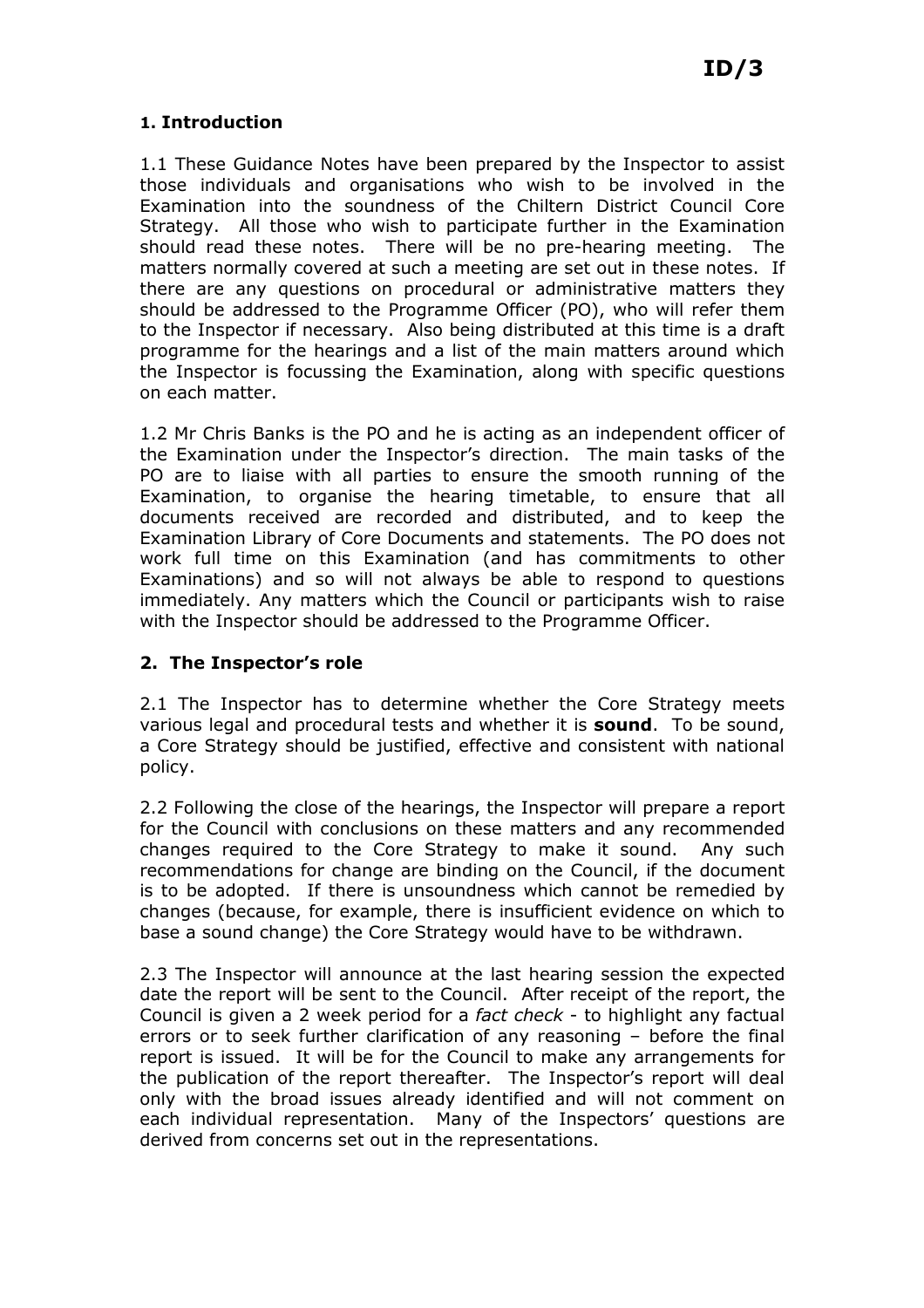## 3. The hearings

3.1 The hearings will start on Monday 11 April at 2pm. The Inspector has identified the main matters which are to be discussed at the hearings. The allocation of matters to specific hearing days is set out in hearing programme, along with those respondents whose representations appear to relate to that issue and who have indicated that they wish to participate at the hearings. The programme is in draft at this stage. A few parties wish to be heard on topics/policies not encompassed in the main matters. They will be accommodated in short separate hearing sessions on the last day of the hearings, as shown on the programme. On some days there are several, separate hearing sessions. Participants should check the progress of the hearings, either on the Council's Examination webpage or with the PO, to ensure that they are present at the appropriate time. Those who wish to observe a particular hearing should also keep up to date with progress of the hearings, because with the agreement of participants, the timing of hearings may be adjusted during the sessions to make the most efficient use of time.

3.2 A separate hearing session will be held for each of the main matters and sub-matters. The hearings will follow a structured, focussed format with a discussion of the matter led by the Inspector. Most hearing sessions will have a number of participants and all will follow a roundtable format (within the constraints of the accommodation). To make the roundtable format manageable, each respondent can expect to have only one seat at the table. There will be space behind for other members of a respondent's team if needed. The lead spokesperson for a respondent may change during a complex hearing session.

3.3 The purpose of the hearings is to concentrate on the matters that the Inspector needs to explore and clarify, having taken into account all the written material. They are not an opportunity to simply repeat a case already set out in representations. The questions listed under each main issue will form the overall structure for the sessions, but many of the questions may need little further discussion if matters have been adequately clarified in further written statements. The Inspector will prepare a short agenda for each hearing session which will highlight the matters which will be the focus of the discussion. The PO will distribute these to participants a few days before the hearing session and they will be posted on the Council's Examination webpage.

3.4 Before each hearing the Inspector will have read all statements submitted (by the deadline) in response to the questions. Other participants should read such material in so far as they want to participate. (All the statements will be available on the Examination webpage). There will be no formal presentation of evidence. No new evidence or documents should be submitted at the hearings or afterwards unless specifically requested by the Inspector.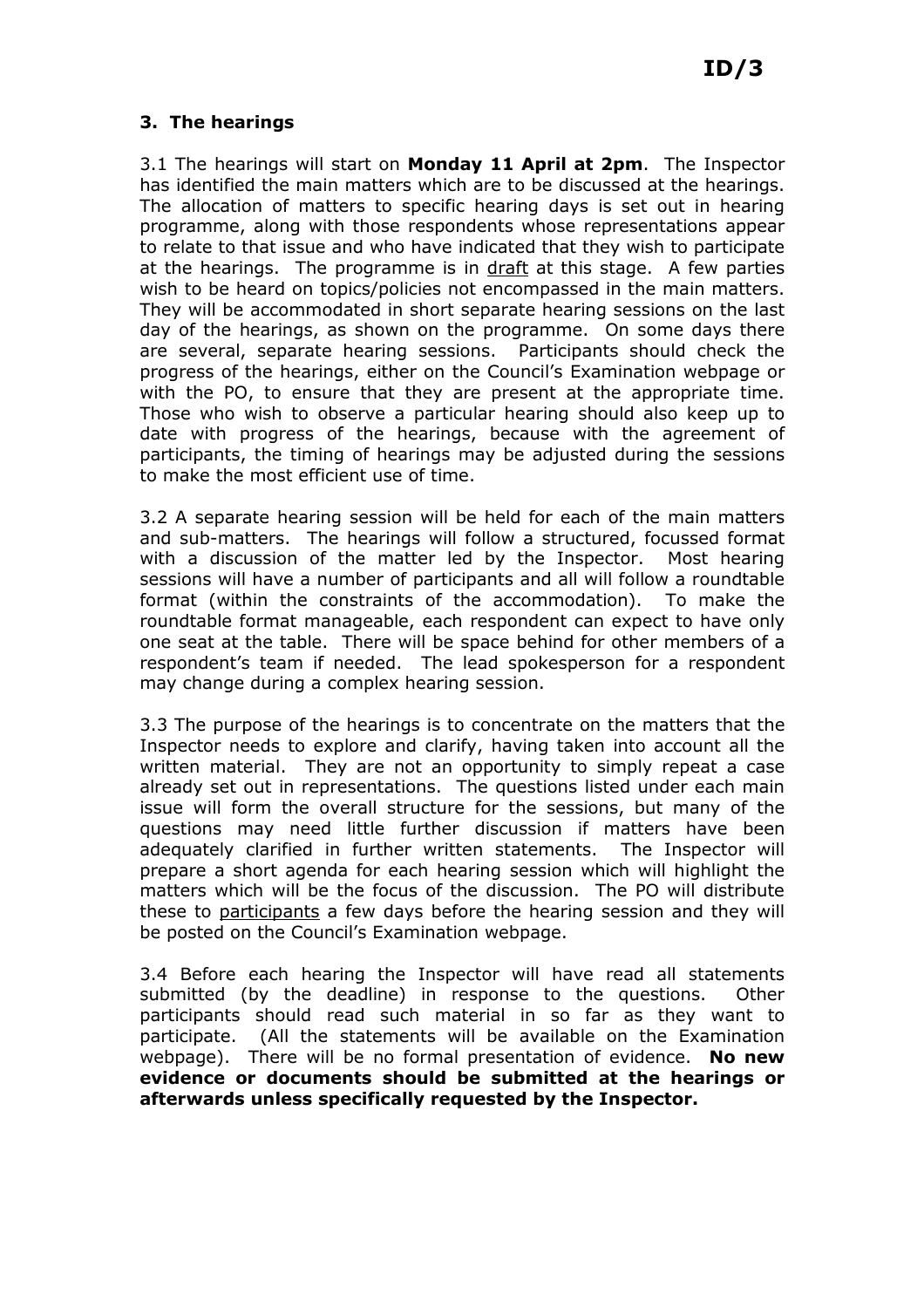3.5 The hearings will be inquisitorial, led by the Inspector, rather than adversarial. His aim is to restrict the amount of material to that necessary to come to informed conclusions on the issue of soundness. To keep to the timetable he will need the co-operation of all participants.

3.6 Only those who have made representations relating to unsoundness relevant to the topic under discussion and have indicated that they want to participate at a hearing will be allowed to speak. The hearing sessions are open to all to observe, but questions or comments from non-participants will not be allowed. Those who submitted representations in support of the Core Strategy (and are thus not seeking any change) do not have a right to participate in the hearings on that topic.

3.7 Respondents should have already indicated whether their views should be dealt with in written form or whether they want to discuss them at a hearing session. Both methods carry the same weight and the Inspector will have equal regard to views put at a hearing or in writing. Attendance at a hearing session will only be helpful if you wish and need to participate in a discussion on the issue.

3.8 Please inform the PO if you are listed as a participant, but decide not to attend, or if you consider that your representation more closely relates to a different main matter than that for which you are listed as a participant. If any party, who had previously indicated that they did not wish to participate in an oral session in relation to their representation, now wishes to do so, they should inform the PO by 25 February 2011. This will only be possible if the original representation clearly relates to the matter to be discussed. Clarity about the intended participants is essential for the PO to organise appropriate seating arrangements. Is there are many additional participants the hearings may need to be extended into the following week.

### 4. Responding to the Matters and Questions

4.1 The Council should respond to all the questions listed, with a separate statement for each matter and sub-matter. Many of the questions seek to clarify what are the Council's intentions, whether they are clearly expressed in the submitted Core Strategy and the evidence relied on by the Council to support its approach.

4.2 All responses should be succinct. There is no need to repeat or restate matters set out in supporting evidence, but it should be clear the extent to which reliance is placed on that supporting evidence with cross references to specific parts of the evidence. On some matters, the Council is invited to include a revised wording for a policy in its response, which can be submitted on a without prejudice basis if necessary. On other matters, further reflection by the Council may prompt suggested changes.

4.3 Respondents may submit a further response to the questions, but this must be limited to those questions directly related to the scope of their original representation. A response to the questions is not necessary if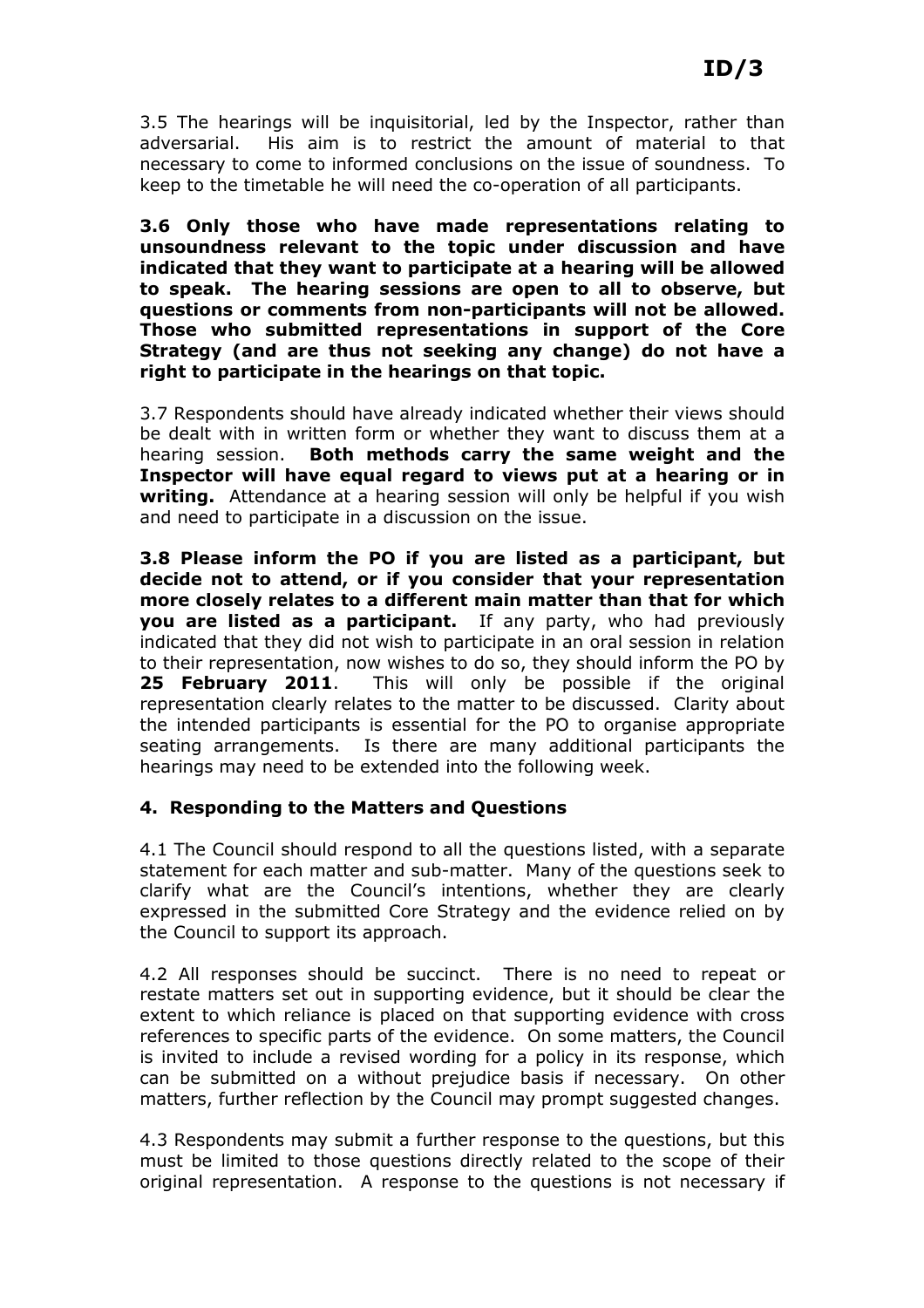the points have already been adequately covered in the representation. A separate statement for each matter and sub-matter should be submitted. Respondents not participating in the hearings have the same opportunity as participants to respond to the questions, so far as they are relevant to their original representation.

4.4 Those challenging the soundness of the Core Strategy must explain why the DPD is unsound, whether there is a specific change which would make the document sound or whether the unsoundness cannot be remedied and why.

4.5 Some representations seek to advance the merits of particular sites. The Core Strategy makes some site specific strategic allocations and it is clearly relevant to consider whether the Council's choice of such sites is the most appropriate in all the circumstances. However, some alternative strategic sites put forward by representors would involve a fundamental change to the Council's stated overall intentions/strategy because, for example, they are in the Green Belt. If the Inspector were to find aspects of the plan unsound such that an alternative strategy was considered necessary, he would not seek to impose the solution on the Council by identifying any such specific alternative sites. There is unlikely to be adequate evidence and public engagement to enable such a recommendation of this nature to itself be sound. The Inspector would need to pass the matter back to the Council for further work, such as a more fundamental review of the SHLAA and the categories of sites it currently excludes. Accordingly, site specific evidence about such alternatives can only be illustrative of the potential of such alternative sites. The Inspector will have regard to the site specific information already submitted, but is not inviting any further site specific detail on alternatives. Some representations also seek relatively small scale changes to the Green Belt boundary. The appropriateness of the principle of undertaking a small scale boundary review is a matter for discussion. But if the principle is justified, actual changes to the Proposals Map would be for consideration in the Council's Delivery DPD, rather than the Core Strategy.

4.6 All further statements in response to the Inspector's questions must be received by the PO by 5pm Friday 18 March 2011. Meeting this deadline is essential to allow the Inspector and other participants to prepare thoroughly for the hearing sessions. All statements will be placed on the Council's examination webpage at the same time after the deadline. There is no disadvantage in submitting statements in advance, rather than at the last minute. This would help the PO organise the documents, which is a substantial task. However, those who intend to respond to my questions on housing and overall strategy should be aware that the Council will be publishing further evidence by 25 February.

#### 4.7 Appendix A sets out the requirements for the presentation of all statements. Its provisions should be carefully implemented as otherwise statements will be returned.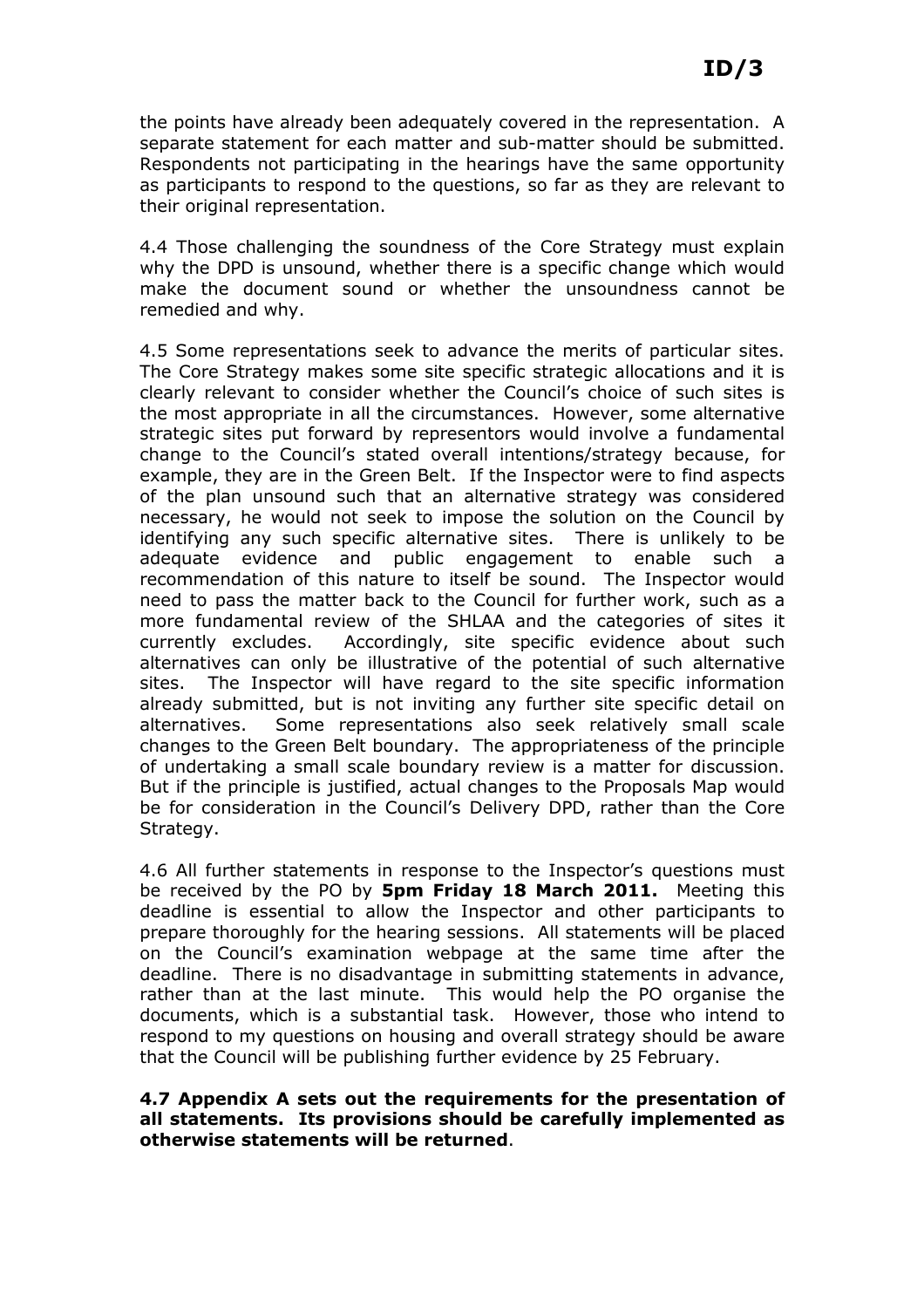#### 5. Statements of Common Ground

5.1 Statements of Common Ground (SCG) are invited where these would be helpful in identifying points not in dispute and thereby assisting the hearings to concentrate on the key issues that truly need public discussion. They could for example include agreed wording of a suggested change to a policy criterion, or agreed factual information. Parties who intend to raise any technical/numerical matters should discuss the matter with the Council in advance of producing a response statement. The hearing is not the venue for raising for the first time technical/numerical problems. Any differences in data should be highlighted and explained before the hearings. However, such technical material does not appear to be a significant factor in this Examination.

#### 6. Handling possible changes

6.1 The starting point for the Examination is the Core Strategy as submitted in January 2011. However, at submission the Council included a Schedule of Minor Changes (CDN100) which are changes to the document which was published for consultation in October 2010 (CDN098) Provided these changes are only minor and do not change the meaning or application of a policy, they can be incorporated into the Core Strategy without further consultation. The Inspector's preliminary view, subject to any comments to the contrary, is that these changes are minor. Accordingly, the rest of the Examination will be based on the submitted document, as amended by these published minor changes, and these will not be referred to in his report.

6.2 Any possible changes that are more than minor are termed significant changes. Any such changes will need to be the subject of appropriate consultation by the Council in due course. It is likely that the nature and extent of all necessary significant changes will emerge only at or after the hearings, with the necessary consultation taking place thereafter.

6.3 The Council may recognise that further changes to the text or wording of a policy are needed. If so, the new wording should be included in the Council's relevant response statement to enable it to be discussed at the hearing. Other possible changes may emerge leading up to and at the hearing sessions. The Inspector may invite discussion of possible changes he drafts or invite the Council to suggest the wording of a possible change following a hearing discussion. Whatever the origin of a possible significant change, it will require appropriate public consultation before the Inspector could consider recommending it in his report.

6.4 Following the hearings, consultation on any possible significant changes will be set out in 2 schedules. Firstly, those that the Council accept or agree are necessary for soundness and secondly those which the Inspector considers are necessary for soundness, but which are not accepted by the Council. If the Inspector's report recommends changes they will distinguished in this way. The Council should be ready to prepare 2 separate schedules of possible significant changes along these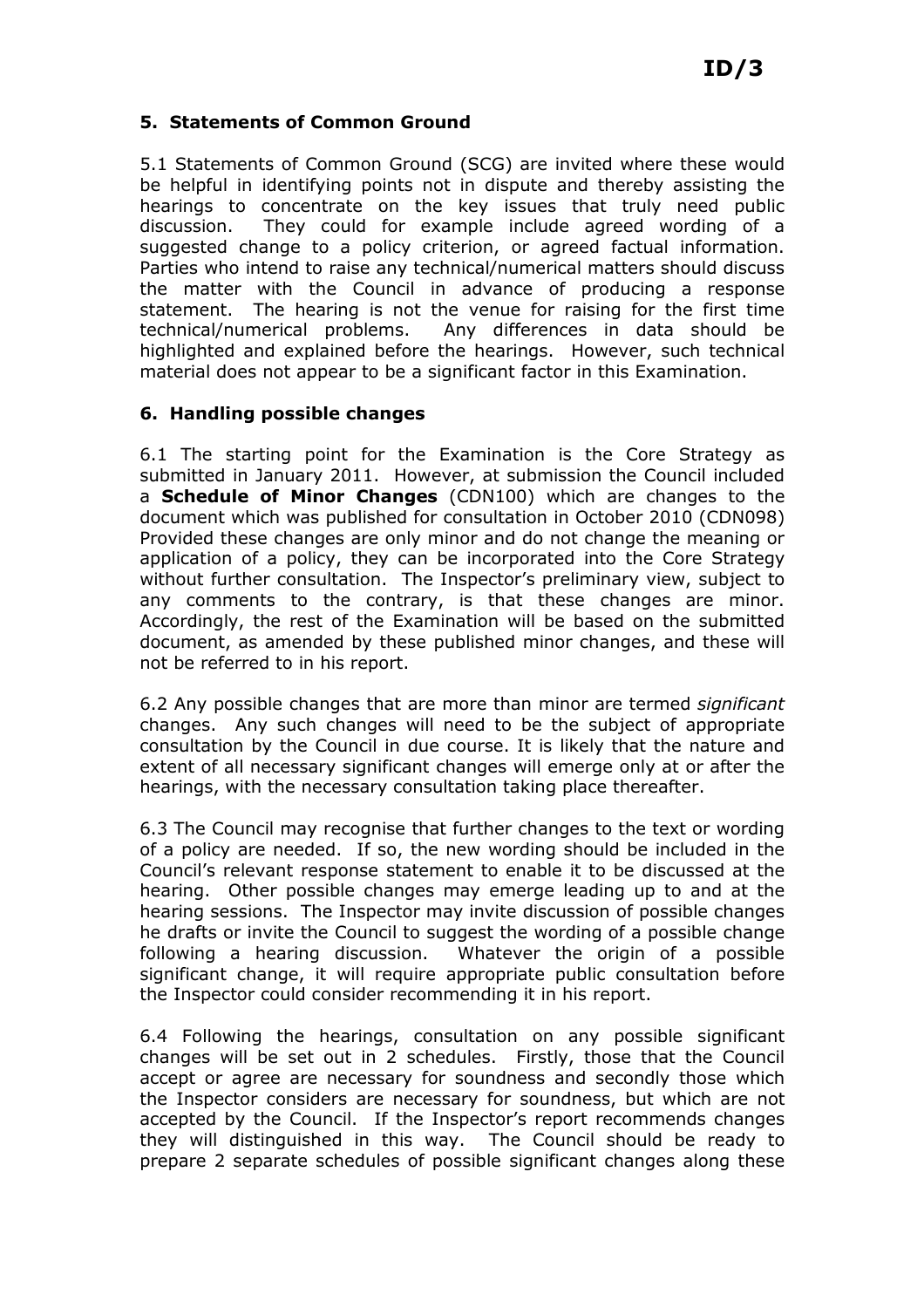lines, in addition to a  $3<sup>rd</sup>$  schedule of any further minor changes, post submission.

## 7. Core Documents and Examination Library

7.1 The Council has prepared an initial list of Core Documents (CDs) that is available on the Examination webpage. This is termed the Supporting/Evidence Document List. The PO will send a paper version to anyone who requires it and does not have access to the internet. Most of the documents are available via links from this list on the Council's Examination webpage or can be viewed at the Council's offices.

7.2 The CDs include national Planning Policy Guidance (PPGs) and Planning Policy Statements (PPSs), the Council's evidence and other documents at submission. Additions can be made to the CD list as and when other relevant documents are identified. Extracts from CDs should not be attached to statements. The statement should make reference to the relevant document using its CD reference and highlighting particular pages/paragraphs. A regularly updated list will be on the Council's website. A document should not be added to the CD list unless a party is making specific reference to it and the relevant part is highlighted in the statement. The Council's CD list is very extensive and includes documents which are not referred to in the Core Strategy, in Topic Papers or other submissions by the Council. The Inspector will not be reading documents which appear to him to be peripheral background material unless the Council or other party makes a specific reference in their statement to such a document and highlights the critical point relied on from the document.

### 8. Further evidence

8.1 The Inspector issued 2 Preliminary Notes of questions and concerns and the Council has responded to each (8 and 9 February 2011). These documents are all on the Examination webpage. The Council has indicated that it intends to:

- Review, correct and clarify the Housing Trajectory (CDN089).
- Check the density assumptions in the SHLAA.
- Consider the matters in PPS3 paragraph 33 in relation to the need and demand for housing.
- Update the text in section 4.2 of the Core Strategy.
- Publish the recently completed Townscape Character Assessment.

8.2 The Council will publish this additional material by 25 February 2011 and each item will be made a new core document. This will enable the material to be taken into account by those submitting further statements. The Council has also indicated that it will publish other changes to the text of the Core Strategy, including a change to policy CS2.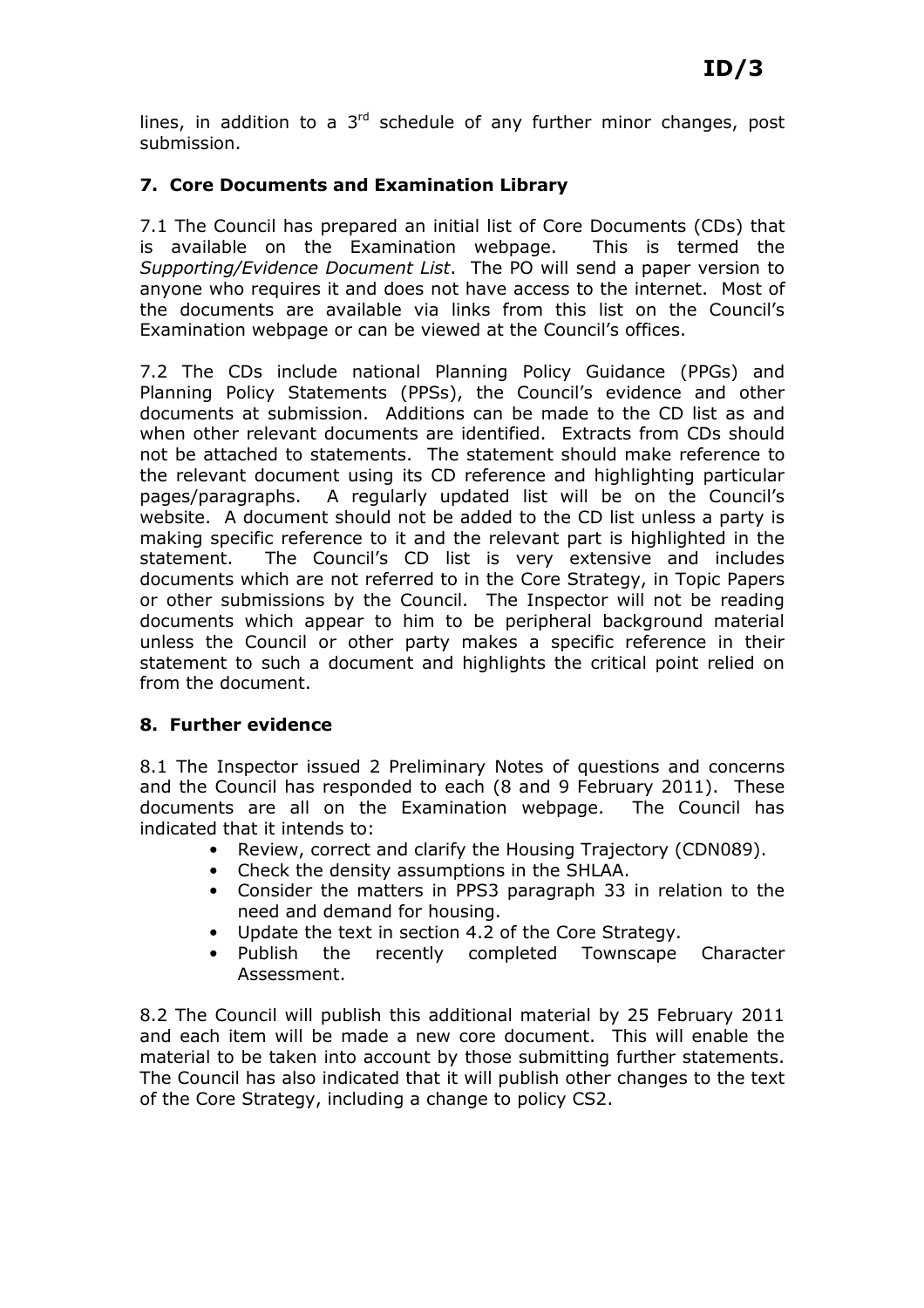## 9. Site Visits

9.1 The Inspector has already undertaken a familiarisation visit to the main settlements and has looked at the proposed strategic sites and the Green Belt MDS from public vantage points. Similar visits may be made during and after the hearings. If any party wishes the Inspector to view a particular site or location they should advise the PO with a brief explanation of why a visit is necessary and provide a plan. If the Inspector decides take-up any such invitation he will undertake the visit independently where the locations can be adequately viewed from public areas. If it is necessary to enter private land, the Inspector will need to be accompanied by a representative of the landowner and of the Council. Such visits will be arranged during the hearings, but are likely to be required only exceptionally.

Simon Emerson Inspector 11 February 2011

Attached: Appendix.